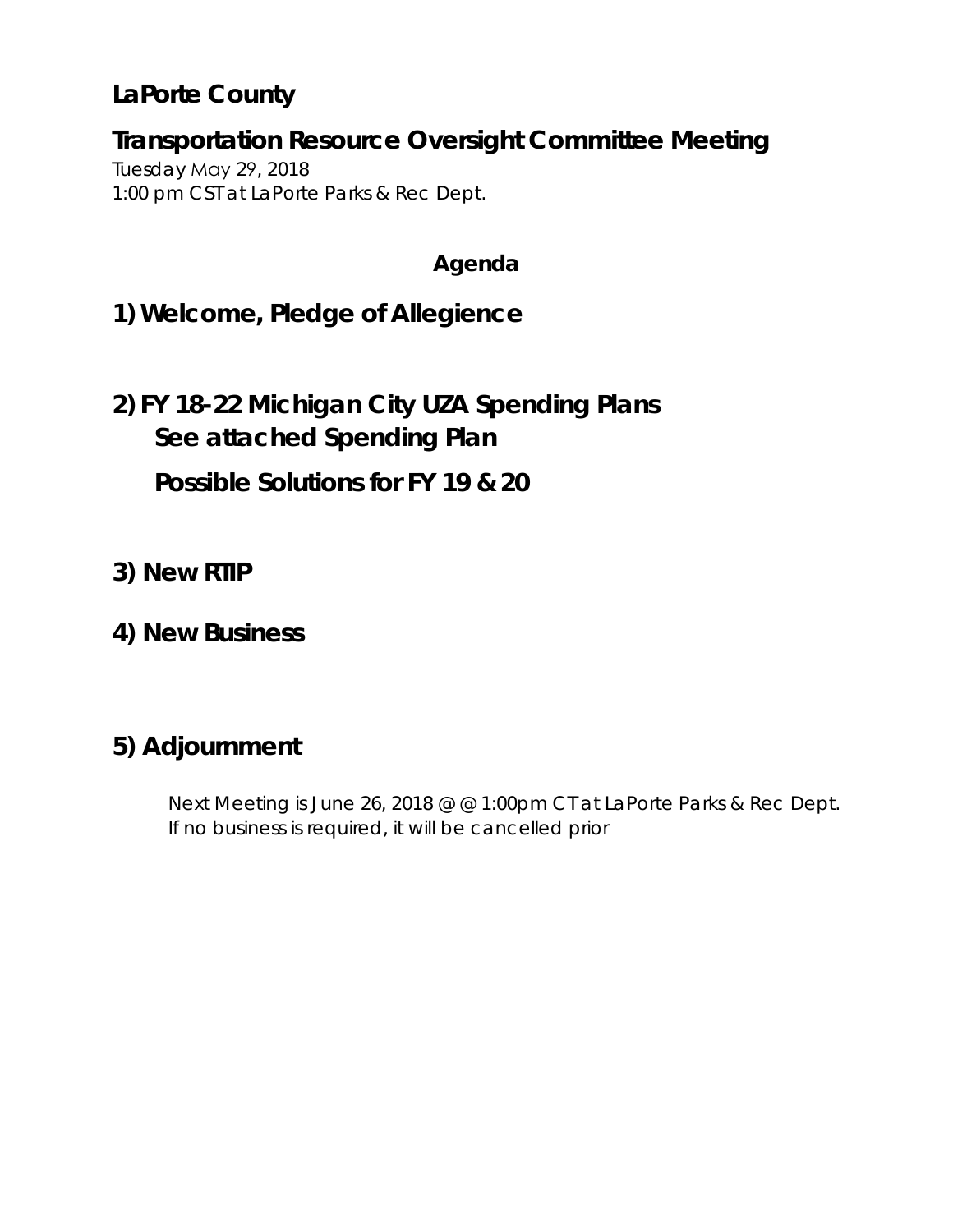Transportation Resource Oversight Committee Meeting LaPorte County, April 5, 2018

| Present: | Charles Bradsky (NIRPC)         |
|----------|---------------------------------|
|          | Jay Sullivan (LaPorte Co)       |
|          | Mitch Bishop (LaPorte Co)       |
|          | Craig Phillips (Michigan City)  |
|          | Nick Minich (LaPorte)           |
|          | Beth Shrader (LaPorte)          |
| Guests:  | Robin Tillman (MC Transit)      |
|          | Tom MacLennan (LaPorte Transit) |

The meeting began at 1:10

After Reviewing the minutes of March 27, 2018, the committee continued to look at the Spending Plan as provided by Charles. The discussion continued on how the number added up. In total there shows \$412,744 in Group II funds that still need to be used in FY 18.

LaPorte would like to move the PE phase for DES 1601867 (Chessie II) from FY 19 to FY 18. In addition, they would also like to increase the amount of PE funds to cover adding a 'Business Loop' that would invite riders to bike through the downtown and use the US 35 bridge. This would move \$240,000 into FY 18. Motioned by Craig Phillips, seconded by Nick Minich. Unanimous approval.

Michigan City asked if they could add \$106,189 (federal) to 0301165 for CN in FY 19 for additions to their plans as required by NICTD (South Shore Freight). Motioned by Nick, seconded by Mitch. Unanimous approval.

LaPorte County asked to move \$29, 260 in FY 18 from RW to PE (currently there is \$60,000 in RW; new amounts are RW=\$30,740; PE=\$61,576).

Charles presented the 2050 Long Range Plan explaining that it is time again to think about the long-range plan as required for NIRPC.

Charles also talked about the INDOT policy where if an LPA wishes, they can sidestep many of the reviews that INDOT requires, if the LPA has the capacity to do this. If a community elects to do this, INDOT will not pay or participate in fixing something that falls apart after project completion. A brief discussion followed.

Charles stated that the next meeting is scheduled for April 24 at 1:30 pm.

Meeting adjourned at 2:37 p.m.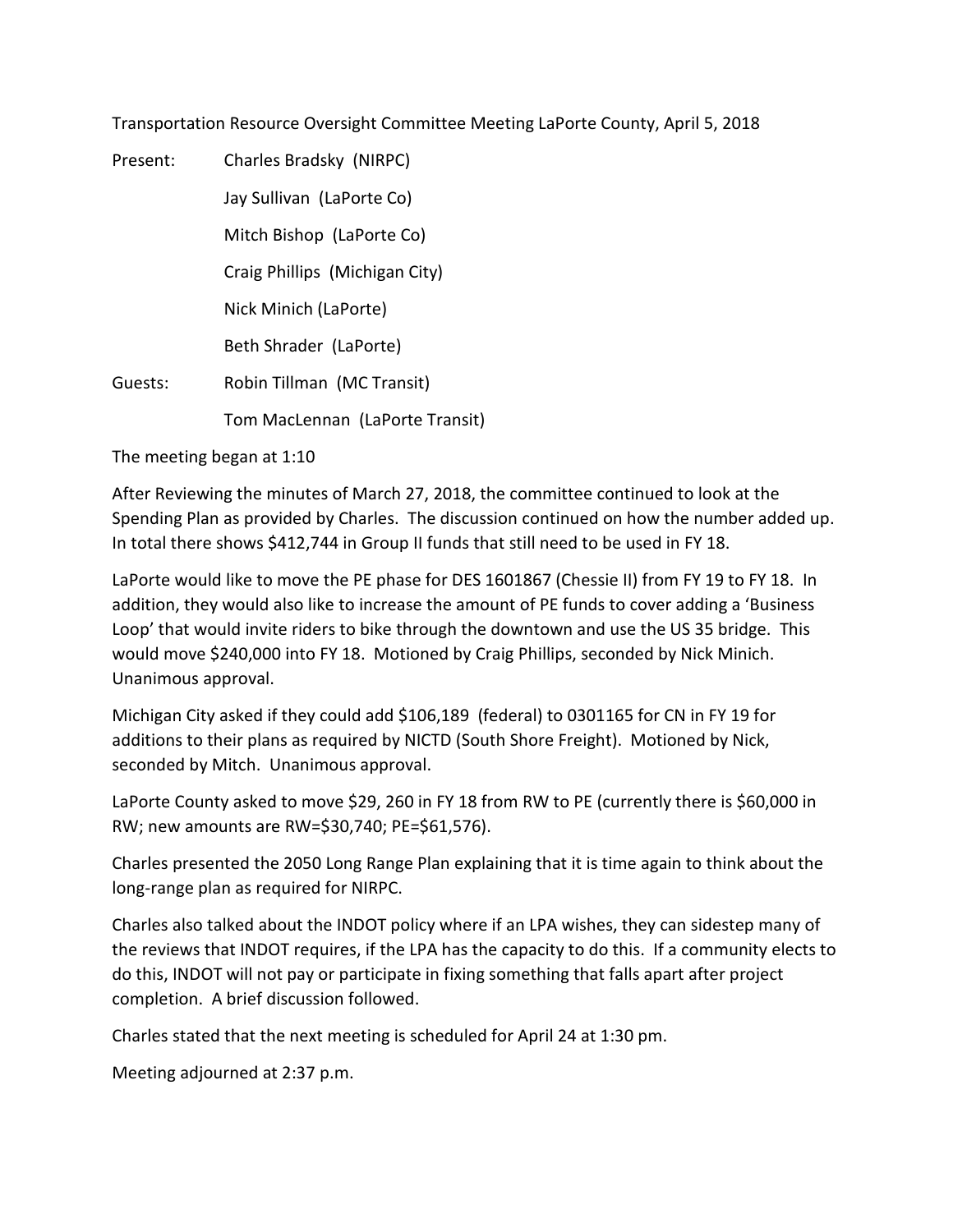#### **Northwestern Indiana Regional Planning Commission**

| MPO funds only - 2018-2021 LPA highway projects: Lake & Porter Counties<br>4/19/2018<br>< last updated<br>Includes all amendment changes & proposed amendment #10 changes |                   |        |                         |                                       |                                                                                                |                      |                             |                                  |                                |                          |                                                                                       |                 |                            |                       |                                  |         |             |         |                                          |  |  |             |  |          |                 |  |  |  |             |  |  |             |
|---------------------------------------------------------------------------------------------------------------------------------------------------------------------------|-------------------|--------|-------------------------|---------------------------------------|------------------------------------------------------------------------------------------------|----------------------|-----------------------------|----------------------------------|--------------------------------|--------------------------|---------------------------------------------------------------------------------------|-----------------|----------------------------|-----------------------|----------------------------------|---------|-------------|---------|------------------------------------------|--|--|-------------|--|----------|-----------------|--|--|--|-------------|--|--|-------------|
|                                                                                                                                                                           | $P$ Des # Sponsor |        | Route                   | Work Type                             | Location                                                                                       | Letting Date Federal | <b>Fund Type</b>            |                                  | Year Phase In TIP or SPMS Risk |                          | mments                                                                                | <b>TIP 2018</b> |                            | 2018                  | <b>Actual Obligated TIP 2019</b> |         |             |         | <b>Actual Obligated TIP 2020</b><br>2018 |  |  |             |  |          | <b>TIP 2021</b> |  |  |  | 2022        |  |  | Post-TIP    |
|                                                                                                                                                                           |                   |        |                         |                                       |                                                                                                |                      |                             |                                  |                                |                          |                                                                                       | <b>STBG</b>     | <b>HSIP</b><br><b>CMAQ</b> |                       | <b>STBG</b>                      |         | <b>HSIP</b> |         |                                          |  |  | <b>HSIP</b> |  | AP/TE-TA | <b>STBG</b>     |  |  |  | <b>STBG</b> |  |  | All sources |
|                                                                                                                                                                           | 1382219 LaPorte   | County |                         | Johnson Rd Intersection<br>signals    | Johnson Rd Int Imp @<br>improv. With new CR 400 North (Keiffer                                 |                      | $y$ UZA                     | G II Mich 2018 2_RW              | \$ 296,400                     |                          | Will start acquiring in<br>Y18                                                        | 296,400         |                            | $S = 296,400$         |                                  |         |             |         |                                          |  |  |             |  |          |                 |  |  |  |             |  |  |             |
|                                                                                                                                                                           | 1382604 LaPorte   |        | Lincoln Trail Bicycle & |                                       | From US 421 W to                                                                               | 3/14/2018            |                             | CMAQ Mich 2018 3_CN              |                                | 1_Zero                   | Awarded amount                                                                        |                 |                            |                       |                                  |         |             |         |                                          |  |  |             |  |          |                 |  |  |  |             |  |  |             |
|                                                                                                                                                                           |                   | County |                         | edestrian<br>Facilities               | <b>Existing Lincoln Trail</b><br>AND Sidewalks within<br>Town of Westville                     |                      | y UZA                       |                                  | \$ 319,997                     |                          | Obligated \$282,610.02                                                                |                 | \$ 265,688                 | \$ 265,688            |                                  |         |             |         |                                          |  |  |             |  |          |                 |  |  |  |             |  |  |             |
|                                                                                                                                                                           | 1400774 LaPorte   | County | Sidewalks               | Bicycle &<br>edestrian<br>Facilities  | ADA Sidewalks in Union 3/14/2018 TAP II Mich 2018 3_CN<br>Mills, Hanna, & Rolling<br>Prairie   |                      | 117A                        |                                  |                                | l_Zero<br>bligated       | ncrease funds<br>approved by TROC<br>October 2017 \$19,999                            |                 |                            |                       |                                  |         |             |         |                                          |  |  |             |  |          |                 |  |  |  |             |  |  |             |
|                                                                                                                                                                           |                   |        |                         |                                       |                                                                                                |                      |                             |                                  | 149,960<br>$\sim$              |                          | TAP Mich UZA funds<br>\$149,916 TAP INDOT<br>funds \$316,000 TC                       |                 |                            | $$129,917$ $$129,917$ |                                  |         |             |         |                                          |  |  |             |  |          |                 |  |  |  |             |  |  |             |
|                                                                                                                                                                           | 1401028 LaPorte   |        | Chessie Trail Bicycle & | edestrian<br>Facilities               | From Truesdell Ave NW 5/10/2018<br>to East Shore Pkwy at<br>Pine Lake Ave                      |                      |                             | AAQ Mich 2018 3_CN               | \$ 654,812                     | LZero<br>Obligated       | \$493,000/ Fed                                                                        |                 | \$ 671,812                 | 671,812               |                                  |         |             |         |                                          |  |  |             |  |          |                 |  |  |  |             |  |  |             |
|                                                                                                                                                                           | 1401028 LaPorte   |        | Chessie Trail Bicycle & |                                       | From Truesdell Ave NW 5/10/2018                                                                |                      |                             | ch 2018 4_CE                     |                                | l_Zero                   | Added March 2018                                                                      |                 |                            |                       |                                  |         |             |         |                                          |  |  |             |  |          |                 |  |  |  |             |  |  |             |
|                                                                                                                                                                           |                   |        |                         | edestrian<br>Facilities               | to East Shore Pkwy at<br>Pine Lake Ave                                                         |                      |                             |                                  | $\sim$<br>96,000               | Obligated TROC           |                                                                                       |                 | \$96,000                   | \$96,000              |                                  |         |             |         |                                          |  |  |             |  |          |                 |  |  |  |             |  |  |             |
|                                                                                                                                                                           | 1592338 LaPorte   | County | Planning<br>Project     | Project                               | Local Other Type LaPorte Economic<br>Development Corridor<br>Project Phase I                   |                      | <b>IG II Mich</b><br>ty UZA | 2018 7_PL                        | \$16,000                       |                          | Added March 2018<br><b>TROC</b>                                                       | 16,000          |                            |                       |                                  |         |             |         |                                          |  |  |             |  |          |                 |  |  |  |             |  |  |             |
|                                                                                                                                                                           | 1601867 LaPorte   |        | Chessie Trail Bicycle & | Pedestrian                            | from Pine Lake Ave<br>Entrance to Newporte                                                     | 2/8/2021             | ty UZA                      | <b>BG II Mich 2018</b> 1_PE      |                                | 2_Low                    | Moved and added<br>funds at March 2018                                                |                 |                            |                       |                                  |         |             |         |                                          |  |  |             |  |          |                 |  |  |  |             |  |  |             |
|                                                                                                                                                                           |                   |        |                         | Facilities                            | Landing SW to J Street<br>at 1st St.                                                           |                      |                             |                                  | \$240,000                      |                          | <b>TROC</b>                                                                           | 240,000         |                            |                       |                                  |         |             |         |                                          |  |  |             |  |          |                 |  |  |  |             |  |  |             |
|                                                                                                                                                                           | 1601868 LaPorte   | County |                         | Signs, Other                          | at entrance & within<br>Kingsbury Industrial Park                                              |                      | ty UZA                      | <b>BG II Mich 2018</b> 1_PE      | \$ 61,576                      |                          | Added March 2018<br><b>TROC</b>                                                       | 32,316          |                            |                       |                                  |         |             |         |                                          |  |  |             |  |          |                 |  |  |  |             |  |  |             |
|                                                                                                                                                                           | 1601868 LaPorte   | County |                         | Signs, Other                          | at entrance & within 4/11/2018<br>Kingsbury Industrial Park                                    |                      | ty UZA                      | BG II Mich 2018 2_RW             | \$ 30,740                      |                          | Added March 2018<br><b>TROC</b>                                                       | 30,740          |                            |                       |                                  |         |             |         |                                          |  |  |             |  |          |                 |  |  |  |             |  |  |             |
|                                                                                                                                                                           | 1702262 LaPorte   |        |                         | Sign Inventory                        | City-wide (all sign<br>types)                                                                  |                      | ty UZA                      | 3G II Mich 2018 1_PE             | \$ 73,600                      | LZero<br>Obligated       | 3/12- posted for RFP                                                                  | 73,600          |                            |                       |                                  |         |             |         |                                          |  |  |             |  |          |                 |  |  |  |             |  |  |             |
|                                                                                                                                                                           | 1702281 LaPorte   |        | Michigan                | Road Preventive<br>Maintenance        | Harrison to Kingsbury                                                                          |                      | ty UZA                      | 5/10/2018 STBG II Mich 2018 3_CN |                                | LZero<br>Obligated       | ncreased<br>award\$29,817.12                                                          |                 |                            |                       |                                  |         |             |         |                                          |  |  |             |  |          |                 |  |  |  |             |  |  |             |
|                                                                                                                                                                           |                   |        |                         |                                       |                                                                                                |                      |                             |                                  | \$ 232,975                     |                          | TC\$291,218.75 /<br>Fed\$232,975/Non-<br>Fed \$58,243.75                              | 232,975         |                            |                       |                                  |         |             |         |                                          |  |  |             |  |          |                 |  |  |  |             |  |  |             |
|                                                                                                                                                                           |                   |        |                         |                                       | ) Herry Si                                                                                     |                      | <b>3G Il Mich</b><br>117A   |                                  |                                |                          | creased<br>wa <sub>rd</sub> <sub>85,957</sub><br>IC\$141,127/<br>Fed\$112,902/-Non-   |                 |                            |                       |                                  |         |             |         |                                          |  |  |             |  |          |                 |  |  |  |             |  |  |             |
|                                                                                                                                                                           |                   |        |                         |                                       |                                                                                                |                      |                             |                                  |                                |                          | Fed\$28,225 LPA<br>eliminated this projec<br>A10                                      |                 |                            |                       |                                  |         |             |         |                                          |  |  |             |  |          |                 |  |  |  |             |  |  |             |
|                                                                                                                                                                           | 1401028 LaPorte   |        | Chessie Trail Bicycle & | Pedestrian<br>Facilities              | From Truesdell Ave NW 5/10/2018<br>to East Shore Pkwy at<br>Pine Lake Ave                      |                      |                             | $Mich$ 2018 $1$ PE               | \$74,821                       | 1_Zero<br>Obligated TROC | Added March 2018                                                                      |                 |                            |                       |                                  |         | 14,821      |         |                                          |  |  |             |  |          |                 |  |  |  |             |  |  |             |
|                                                                                                                                                                           | 1401028 LaPorte   |        | Chessie Trail Bicycle & |                                       | From Truesdell Ave NW 5/10/2018                                                                |                      |                             | ch 2018 2_RW                     |                                | l_Zero                   | AM April 18; Added t                                                                  |                 |                            |                       |                                  |         |             |         |                                          |  |  |             |  |          |                 |  |  |  |             |  |  |             |
|                                                                                                                                                                           |                   |        |                         | edestrian<br>Facilities               | to East Shore Pkwy at<br>Pine Lake Ave                                                         |                      |                             |                                  | S<br>16,636                    |                          | Obligated cover extra costs April<br><b>TROC</b>                                      |                 |                            |                       |                                  |         | 16,636      |         |                                          |  |  |             |  |          |                 |  |  |  |             |  |  |             |
|                                                                                                                                                                           | 1500422 LaPorte   |        | Sidewalks               | Bicycle &<br>Pedestrian<br>Facilities | SRTS near Handley<br>Elementary School.                                                        | 12/12/2018           | WA TAP<br>(Porte            | 2019 3_CN                        | 194,020<br>$\sqrt{2}$          | _Med                     | Decreased \$26,699<br>Schedule and moved to 2019<br>TC\$242,525/<br>Fed\$194,020/Non- |                 |                            |                       |                                  |         |             | 194,020 |                                          |  |  |             |  |          |                 |  |  |  |             |  |  |             |
|                                                                                                                                                                           | 1382219 LaPorte   | County |                         | Johnson Rd Intersection               | Johnson Rd Int Imp @ 3/6/2019 STBG II Mich 2019 3_CN<br>improv. With new CR 400 North (Keiffer |                      | ty UZA                      |                                  |                                | 2_Low<br>chedule         | fed\$48,505<br>Q3LQR- CN est<br>\$1,100,020 (\$890,000                                |                 |                            |                       |                                  |         |             |         |                                          |  |  |             |  |          |                 |  |  |  |             |  |  |             |
|                                                                                                                                                                           | 1601868 LaPorte   |        |                         | signals<br>Signs, Other               | Rd<br>at entrance & within 3/6/2019                                                            |                      |                             | BG II Mich 2019 3_CN             | \$ 1,000,000                   |                          | fed) CE \$150,000<br>(\$110,000)<br>nove to March 2019                                |                 |                            |                       | 1,000,000                        |         |             |         |                                          |  |  |             |  |          |                 |  |  |  |             |  |  |             |
|                                                                                                                                                                           |                   | County |                         |                                       | Kingsbury Industrial Park                                                                      |                      | ty UZA                      |                                  | \$ 149,600                     |                          |                                                                                       |                 |                            |                       |                                  | 149,600 |             |         |                                          |  |  |             |  |          |                 |  |  |  |             |  |  |             |
|                                                                                                                                                                           | 1601922 LaCrosse  |        | Sidewalks               | <b>Bike/Pedestrian</b><br>Facilities  | Construct Sidewalks at 3/6/2019<br>various locations in City<br>of LaCrosse.                   |                      | y UZA                       | <b>BG II Mich 2019 3_CN</b>      | \$ 100,000                     | 2_Low                    | Increase Award<br>\$20,000 TC\$125,000/<br>Fed\$100,000/Non-<br>ed\$25,000            |                 |                            |                       |                                  | 100,000 |             |         |                                          |  |  |             |  |          |                 |  |  |  |             |  |  |             |
|                                                                                                                                                                           |                   |        |                         |                                       |                                                                                                |                      |                             |                                  |                                |                          |                                                                                       |                 |                            |                       |                                  |         |             |         |                                          |  |  |             |  |          |                 |  |  |  |             |  |  |             |